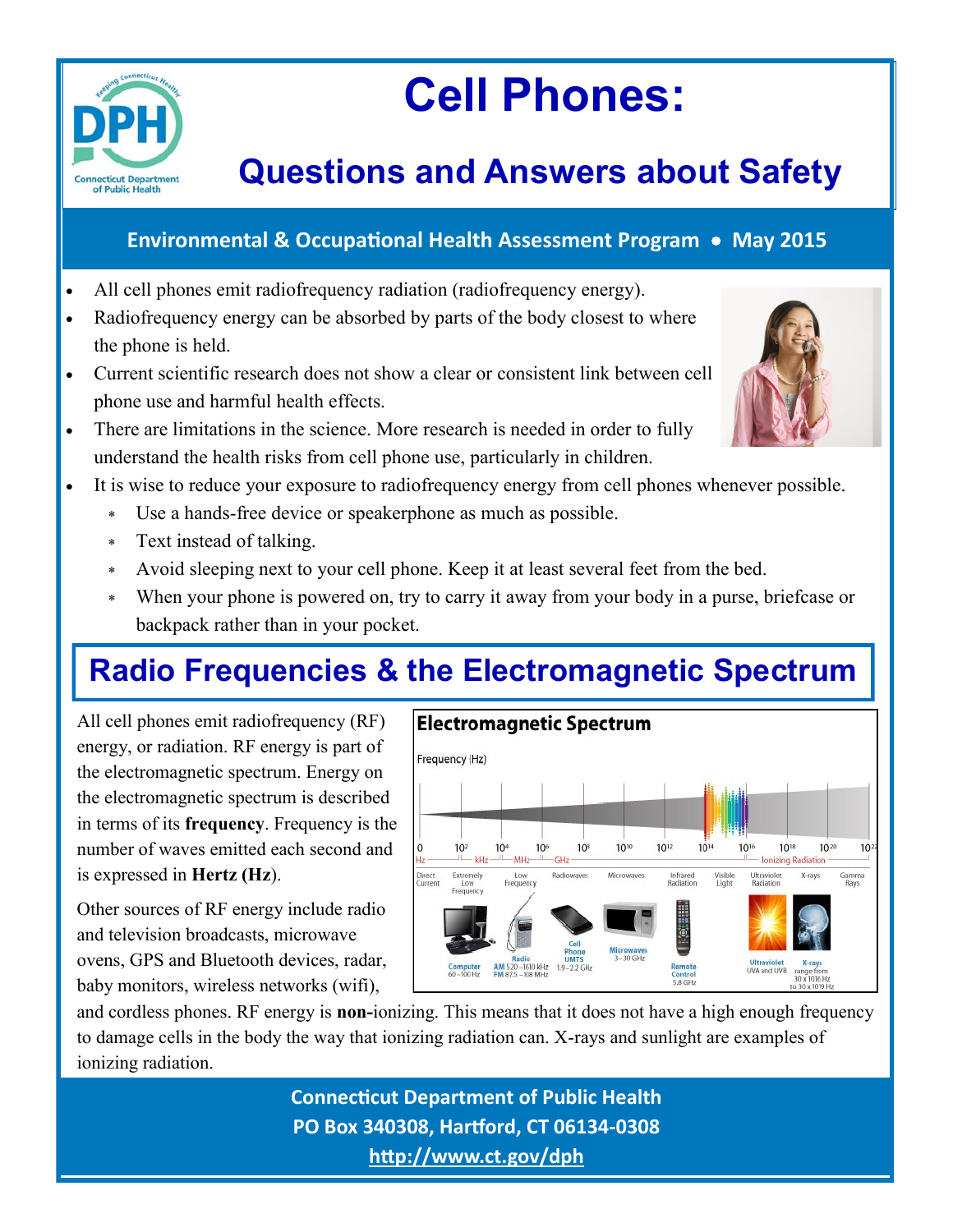### **Do Cell Phones Increase My Risk of Cancer?**

For over 20 years, scientists have been studying whether using a cell phone increases your risk of cancer. **Overall, the scientific evidence does not show a clear or consistent increased risk of cancer from cell phone use.** Although scientists have not found a clear link between cell phone use and cancer, there are important gaps in the research, particularly regarding cell phone use among children. For this reason, most scientists agree that research on cell phones should continue. Scientists also agree that it is wise to reduce exposure to RF energy from cell phones whenever possible. For more information about the scientific studies on cell phones and cancer, refer to page 4.

### **How Can I Reduce My Exposure?**

Here are steps you can take to reduce your exposure to RF energy from your cell phone.

- $\Rightarrow$  Use a hands-free headset or speakerphone whenever possible. Using a hands-free device or speaker mode moves the antenna in your phone away from your head, which decreases the amount of RF energy reaching your head. Corded hands-free devices emit virtually no RF energy. Wireless hand-free devices such as Bluetooth earpieces emit some RF energy but the levels are much lower than levels emitted by your cell phone. Nevertheless, only wear your wireless earpiece when you need it.
- $\Rightarrow$  **Carry your phone safely and turn it off when it's not needed.** Carrying your phone in your pocket where the antenna is close to your body will expose you to more RF energy than if you carry your phone in a purse, briefcase or backpack. Even in standby mode, your phone emits RF energy because it is constantly searching for service or new messages. If you do not need your cell phone, turn it off.
- $\Rightarrow$  **Don't Sleep with your phone.** Keep your phone at least a foot or two away from the bed. Your exposure is reduced dramatically as you move even a small distance away from the phone's antenna.
- $\Rightarrow$  **Minimize using your phone when the signal is weak.** Phones need to work harder (emitting more RF energy) when making and maintaining a connection in areas with weak service.
- **Make shorter phone calls.** Less time with a phone next to your ear means less exposure.
- **Text instead of talking.** Cell phones emit less energy when sending text rather than voice calls.
- $\Rightarrow$  **Don't buy a shield for your phone**. Don't buy a radiation shield. There are shielding products such as cloth pouches, phone case inserts and shielding film that claim to block RF energy emitted from your phone. Shields reduce the connection quality and can force the phone to work at a higher energy and emit more RF energy. This can increase your exposure.

### **What About Effects Other Than Cancer?**

Exposure to very high levels of RF energy can be harmful because of heating effects. This is the principle by which microwave ovens cook food. However, cell phones do not operate at the frequencies and energy levels needed to produce heating effects on the body. Research studies have looked at whether exposure to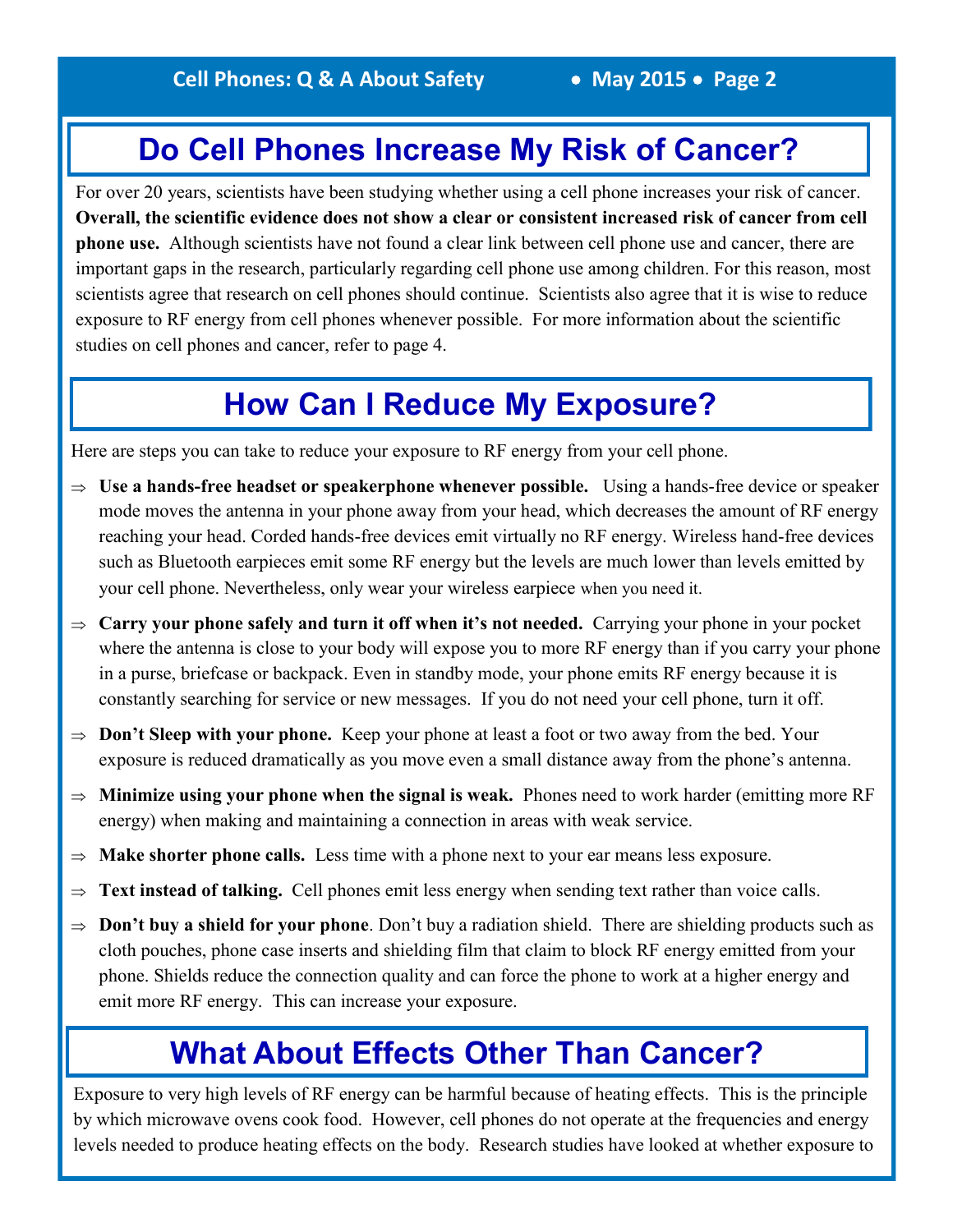#### **Cell Phones: Q & A About Safety • May 2015 • Page 3**

cell phones has an effect on brain function, reproduction, sleep patterns, and heart rate. Some studies found no effects. Other studies found minor effects with no clear health significance. Taken all together, the research does not show consistent evidence of harmful health effects from exposure to RF energy at levels below those that cause heating.

# **What About Children and Cell Phones?**

Children may be at greater risk than adults from exposure to RF energy when using a cell phone. Their bodies and brains are still developing and are more vulnerable to exposures that could cause harm. Because their heads are smaller than those of adults, children have a relatively greater exposure to the field of RF energy cell phones. Children also have the potential to accumulate many more years of cell phone exposure than adults. So far, research studies have not identified higher cell phone health risks in children. However, in order to fully understand the risks to children,



there needs to be more research focusing on children. Until more is known, it is wise to limit a child's use of cell phones as much as possible. The younger the child, the more at risk they may be from exposure.

# **What Are The Safety Standards For Cell Phones?**

The Federal Communications Commission (FCC) sets safety limits for RF exposure from cell phones. The FCC limits are based on standards developed by national and international organizations and protect from the heating effects of RF energy. The standards also include safety factors to account for uncertainties in the scientific knowledge. The FCC safety limit is set in terms of an allowable Specific Absorption Rate (SAR), which is a measure of the rate at which RF energy is absorbed by the body when using a cell phone. Cell phones sold in the US must show that they meet the FCC safety limit. Cell phone testing reports are available on the [FCC website](http://www.fcc.gov/encyclopedia/specific-absorption-rate-sar-cellular-telephones) or the website for the cell phone manufacturer.



There are other cell phone safety issues to consider. Research has linked cell phone use while driving to an increased risk of a crash.

**Pull off the road before using your cell phone for calls or texts!**

# **What About Using my Phone for Internet?**

Your cell phone emits RF energy when you access the internet. If you are downloading a lot of information, such as streaming video or sending/receiving large files, the phone will be working hard and emitting more RF energy. However, your exposure will be lower than when you use the phone for talking if the phone is farther from your body.